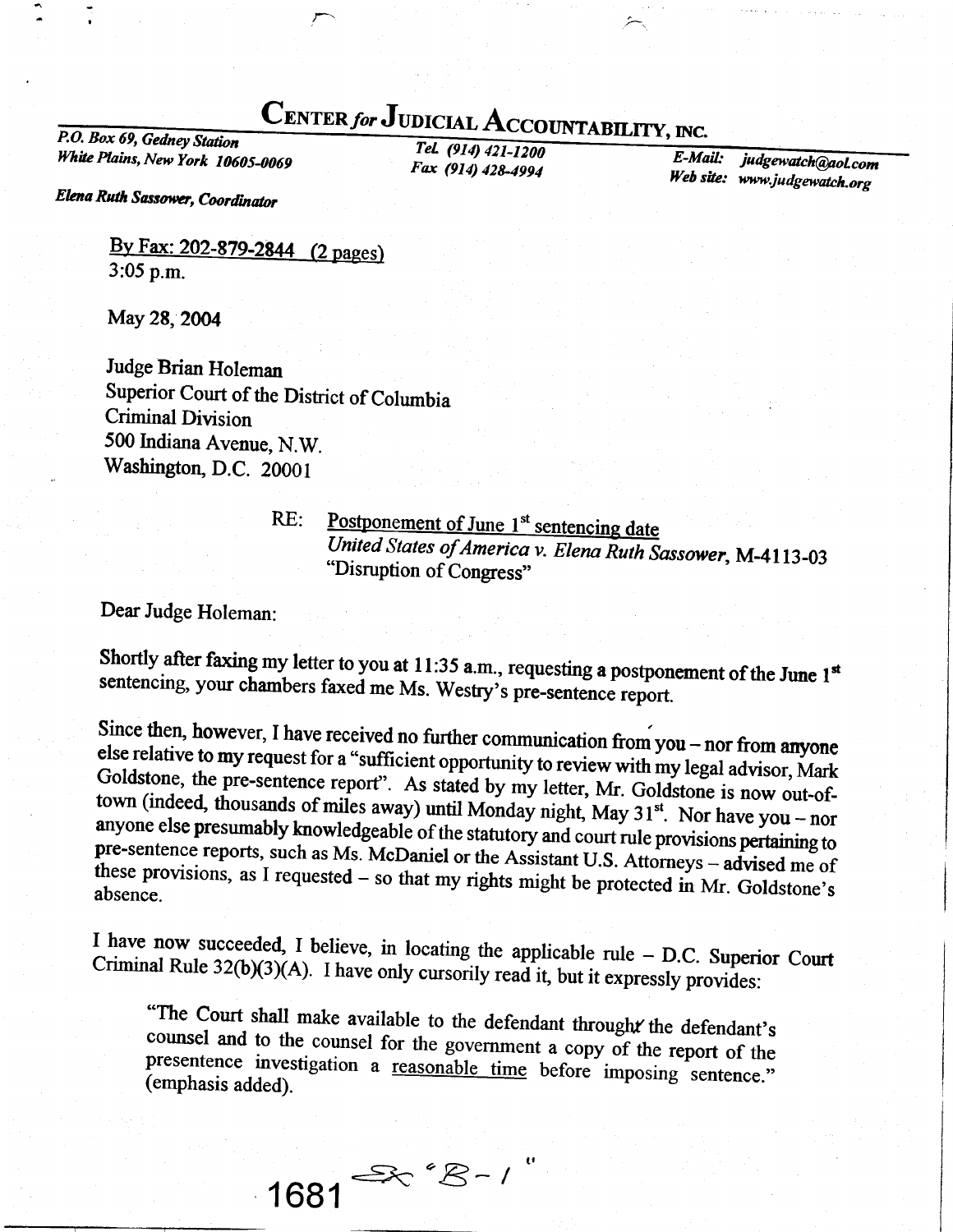Judge Brian Holeman Page Two May 28, 2004

Throughout secured by retention of this litigation, I ation, I have invoked my right to the assistance of counsel, which I have<br>of Mr. Goldstone as my legal advisor. The "reasonable time" to which I am to be afforded under Rule  $32(b)(3)(A)$  means "reasonable time" in consultative which I  $\frac{1}{2}$  Goldstone.<br>Goldstone.

Unless you dispute this, I request that my unopposed request for adjournment be granted.

Thank you.

saao€&d?r< ELENA CLOC VERSIORIER

Defendant Pro Se

cc: Court Services and Offender Supervision Agency for the District of Columbia<br>ATT: Erika Westry, Community Supervision Officer Karen McDaniel, Supervisory Community Supervision Officer<br>Assistant U.S. Attorney Aaron Mendelsohn y Su<sub>l</sub> Assistant U.S. Attorney Aaron Mendelsohn<br>Mark Goldstone, Esq.